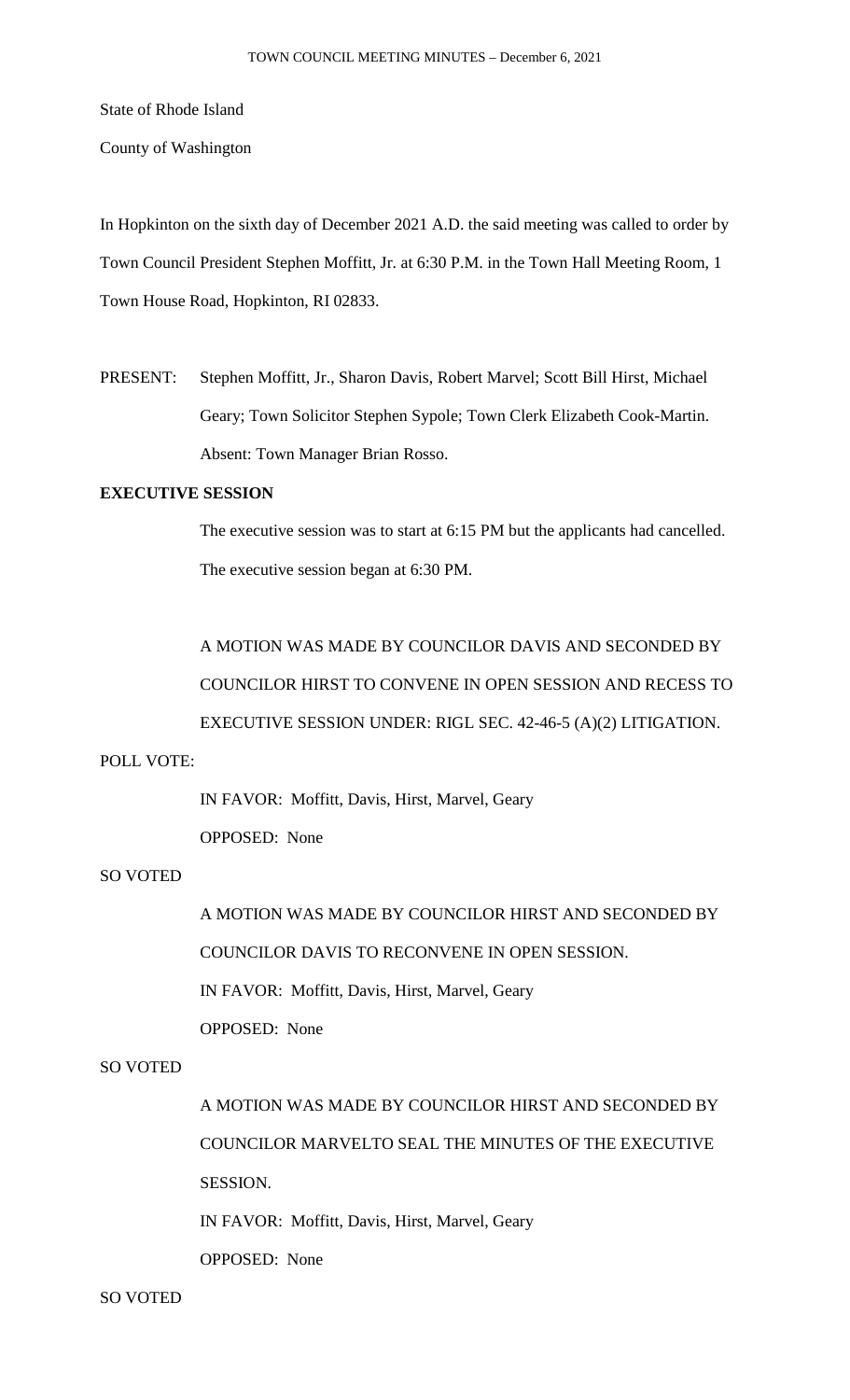Town Council President Moffitt affirmed all votes taken in Executive Session relative to RIGL sec. 42-46-5(a)(2) Litigation reading from § 42-46-4(b) - All votes taken in closed sessions shall be disclosed once the session is reopened; provided, however, a vote taken in a closed session need not be disclosed for the period of time during which its disclosure would jeopardize any strategy, negotiation or investigation undertaken pursuant to discussions conducted under §  $42-46-5(a)$ .

The meeting was called to order with a moment of silent meditation and a salute to the Flag.

#### **HEARINGS**

#### **2022 RIDEM LARGE RECREATIONAL GRANT**

The Council opened a hearing to consider an application for a 2022 RIDEM Large Recreational Grant for public access improvements at Crandall Field located at 22 Ashaway Road identified as AP 2 Lot 3A; 188 Main Street, identified as AP 24 Lot 5 and 190 Main Street identified as AP 24 Lot 4 and to entertain public comment on the Crandall Field Public Access Improvement Project. Town Planner James Lamphere was present. Notice of the hearing had been published in the Westerly Sun on November 28, 2021.

Mr. Lamphere requested authorization to sign a \$400,000 grant request to RIDEM to be used for public access improvements at Crandall Field and one of their requirements was for RIDEM to see that this plan has been presented to the public and is supported by the public officials and residents. The plan was displayed on a screen for the audience to see. Mr. Lamphere explained that there are six key features of the plan, with the most important being a drainage system for the entire parking area which will feed into the pond that is located in the field. The parking area will be paved which will entail the reclaiming and recycling of the existing pavement which will make an extremely strong base for the new pavement. There will be additional parking spaces added as well and the path going from the parking area to the new playground will be paved. The

2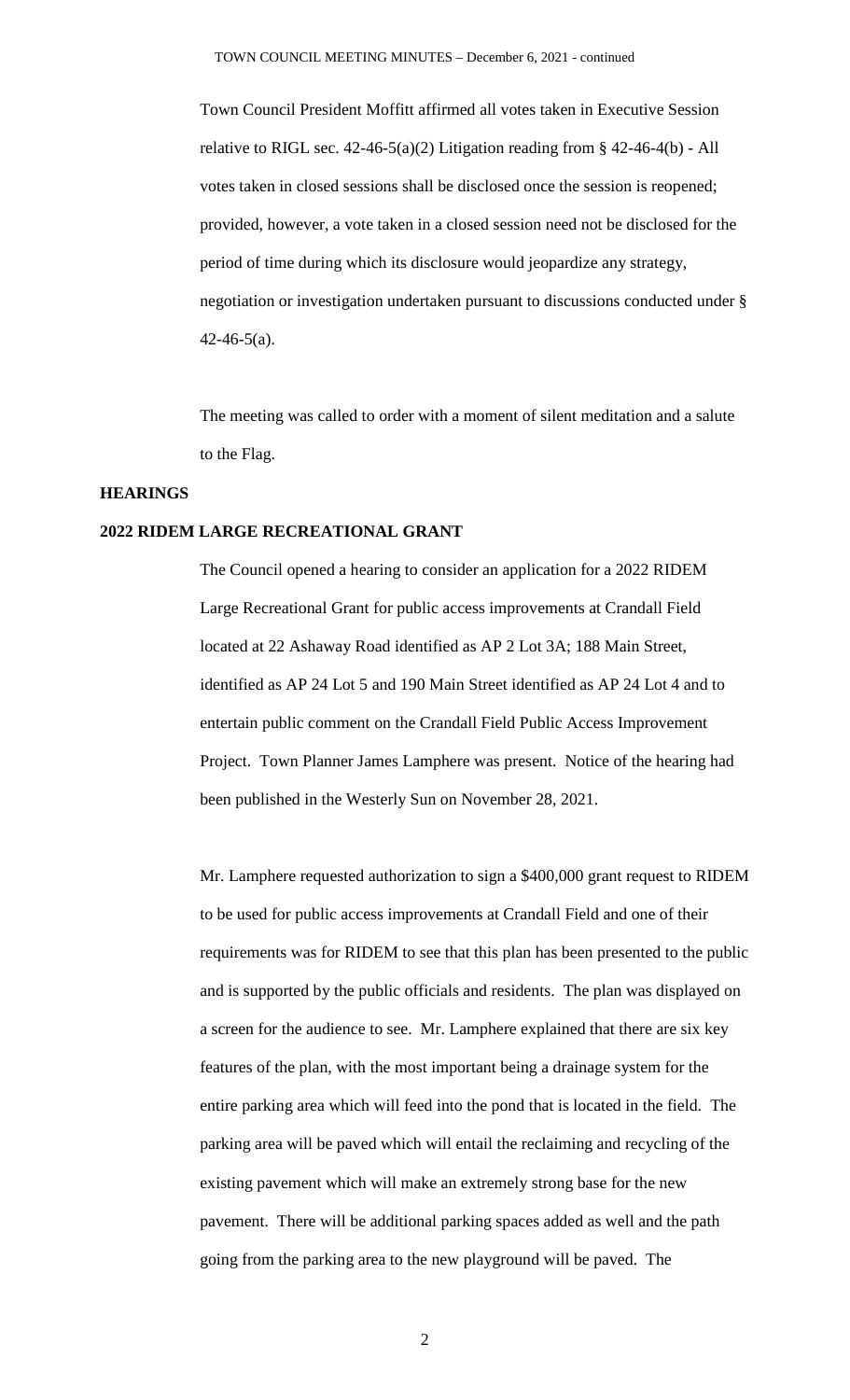playground itself will have a rubberized surface which will be wheelchair accessible.

Councilor Geary asked Mr. Lamphere which would happen first, the installation of the new playground or the parking area. Mr. Lamphere noted the drainage for under the playground was going to be installed soon, along with the posts for the playground equipment. The playground equipment has been ordered but there will be a delay in receiving it. He anticipated that the playground would open by Memorial Day of 2022. The parking improvements would commence in the spring of 2023 for the grant has to be submitted and then reviewed. He did not anticipate receiving a response from the State until June of 2022 and they could not commence any work until the contract was signed. In the meantime the playground will have wood chips as its surface and the pathway going to the playground is going to be stone dust. Mr. Lamphere noted that they are also working on a master plan for the whole field, which Crossman Engineering was working on with the Recreation Commission. He suggested that DEM has recreational grants every two years and the town will be in a position to apply for those grants in order to complete these projects and improvements. Councilor Hirst felt this was a positive step forward for the town.

#### Public Comment:

Polly Hopkins of Kuehn Road asked if there would be public restrooms available and Mr. Lamphere responded that there would not be any exterior restrooms, but this was a good point. It was noted that composting toilets, such as what is at Ninigret Park, should be considered. Council President Moffitt believed that the composting toilets at Ninigret Park were put in with a DEM grant. Councilor Hirst wished to assert that if anyone sees someone vandalizing town property they should report it to the police.

A MOTION WAS MADE BY COUNCILOR HIRST AND SECONDED BY COUNCILOR MARVEL TO AUTHORIZE TOWN PLANNER JAMES M. LAMPHERE TO SIGN AND SUBMIT AN APPLICATION FOR A RIDEM 2022 LARGE RECREATIONAL GRANT IN THE AMOUNT OF \$400,000 TO

3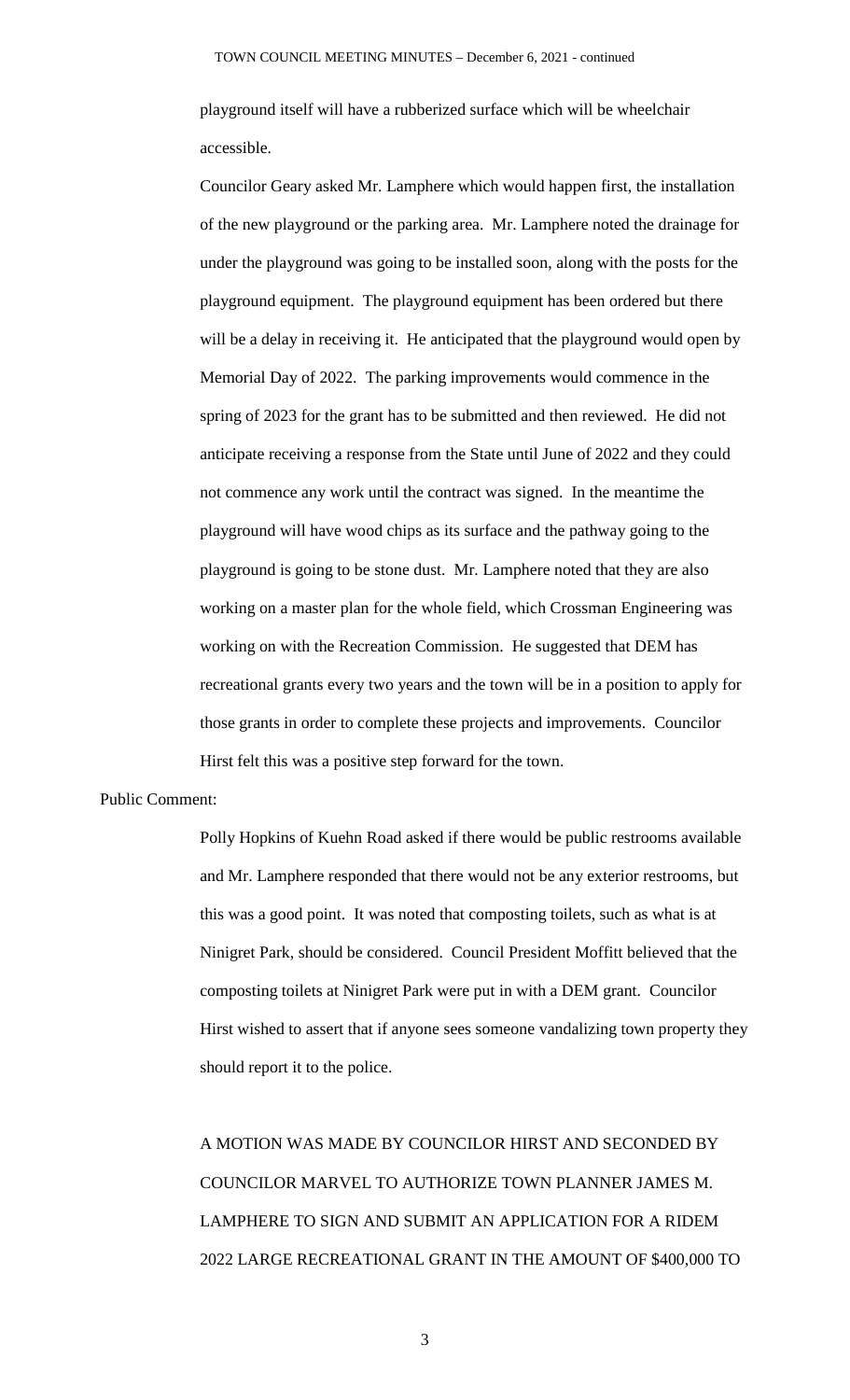# ASSIST IN THE FUNDING OF THE CRANDALL FIELD PUBLIC ACCESS IMPROVEMENT PROJECT. IN FAVOR: Moffitt, Davis, Hirst, Marvel, Geary OPPOSED: None

### SO VOTED

A MOTION WAS MADE BY COUNCILOR HIRST AND SECONDED BY COUNCILOR GEARY TO SIT AS A LICENSING BOARD. IN FAVOR: Moffitt, Davis, Hirst, Marvel, Geary OPPOSED: None

#### SO VOTED

#### **LIQUOR LICENSE TRANSFER**

The Council opened a hearing on an application for the transfer of a Class B Liquor License from Brick Oven Restaurant of Ashaway, Inc.; Keith Knott, 28 Old Richmond Townhouse Rd., Carolina, RI 02812 and Eva Platt, 450 Saugatucket Rd., Peace Dale, RI 02879 for property identified as Brick Oven Restaurant located at 209 Main St., Ashaway, RI 02804 transferring to Brick & Grills, Inc.; Pamela Grills Naccarato and Peter A. Naccarato, 556 Pendleton Hill Rd., North Stonington, CT 06359.

Attorney Paul Kuhn was present on behalf of the applicant and the applicants, Pamela Grills Naccarato and Peter Naccarato were present. It was noted that the filing fees had been billed out and would be collected by the time of opening. Councilors Hirst and Geary noted that they would miss Keith Knott and Eva Platt who had been very good members of the community and they wished them the best of luck.

Attorney Kuhn noted that he was present on behalf of Brick & Grills who was requesting a transfer of the liquor license, as well as a victualling license and holiday sales license. He introduced Pamela Grills Naccarato and her husband Peter, who were both natives of the area. Attorney Kuhn also introduced Jody Bush, Peter Naccarato's sister, who graduated from New England Culinary Institute and had thirty years of professional restaurant experience and has worked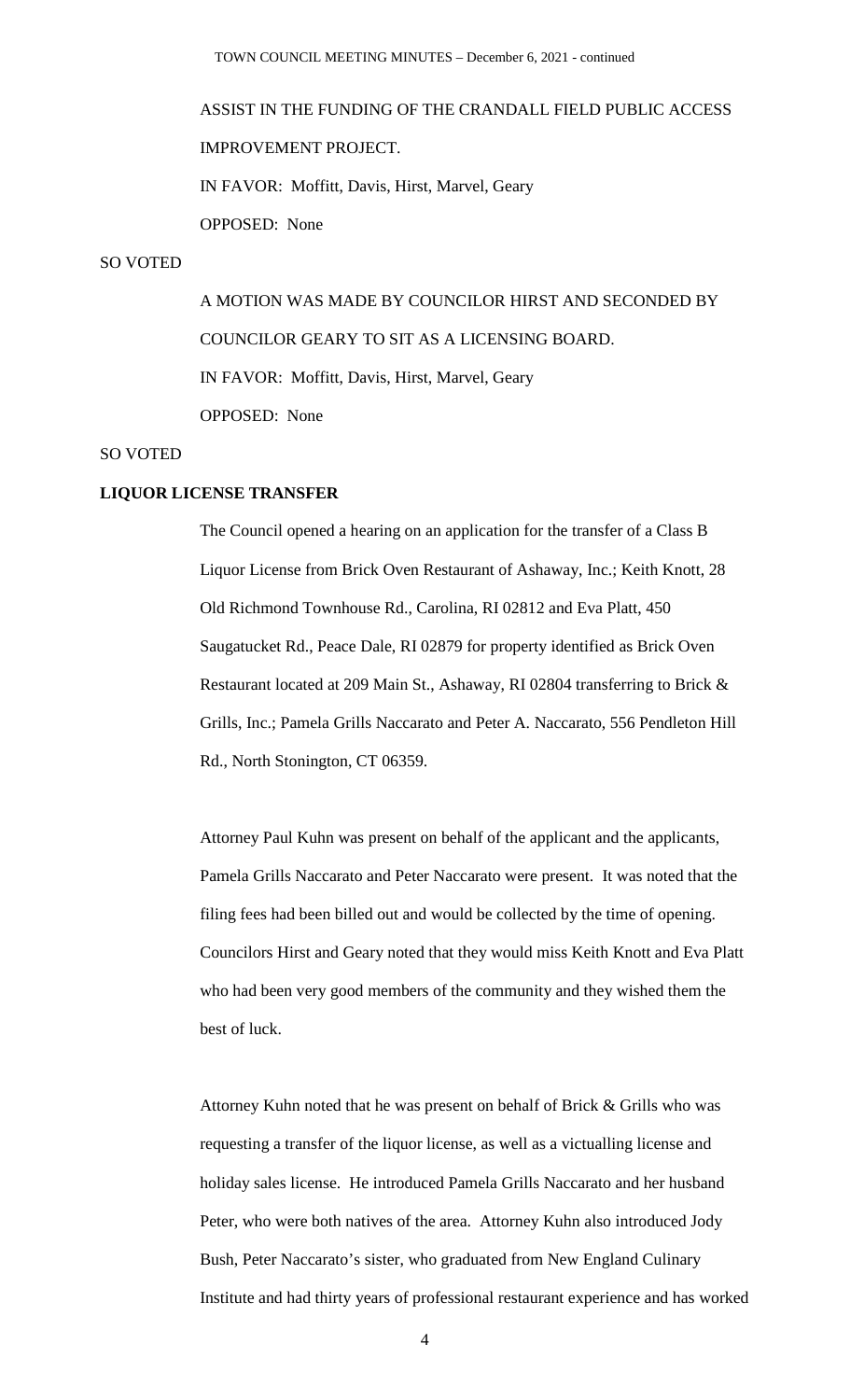as a private chef and a caterer. Council President Moffitt asked what they anticipated their hours of operation to be.

Pamela Grills Naccarato noted that they were planning on being open from 7:00 a.m. to 2:00 p.m. and after a few months of being open they hoped to expand the hours for two or three nights of dinner service and expected to close by 11:00 p.m. No one from the public spoke in favor of or opposition to the transfer.

A MOTION WAS MADE BY COUNCILOR MARVEL AND SECONDED BY COUNCILOR HIRST TO GRANT APPROVAL TO THE BRICK & GRILLS, INC. CLASS B LIQUOR LICENSE SUBJECT TO ALL STATE AND TOWN REGULATIONS BEING MET AND ALL TOWN TAXES CURRENT PRIOR TO ISSUE. IN FAVOR: Moffitt, Davis, Hirst, Marvel, Geary OPPOSED: None

#### SO VOTED

## **VICTUALLING LICENSE**

The Council opened a hearing on an application for a Victualling License filed by Brick & Grills, Inc.; Pamela Grills Naccarato and Peter A. Naccarato, 556 Pendleton Hill Rd., North Stonington, CT 06359.

Attorney Paul Kuhn was present on behalf of the applicant and the applicants, Pamela Grills Naccarato and Peter Naccarato were present. It was noted that the filing fees had been billed out and would be collected by the time of opening. No one from the public spoke in favor of or opposition to the granting of the license.

A MOTION WAS MADE BY COUNCILOR HIRST AND SECONDED BY COUNCILOR MARVEL TO TO GRANT APPROVAL TO THE BRICK & GRILLS, INC. VICTUALLING LICENSE SUBJECT TO ALL STATE AND TOWN REGULATIONS BEING MET AND ALL TOWN TAXES CURRENT PRIOR TO ISSUE. IN FAVOR: Moffitt, Davis, Hirst, Marvel, Geary

OPPOSED: None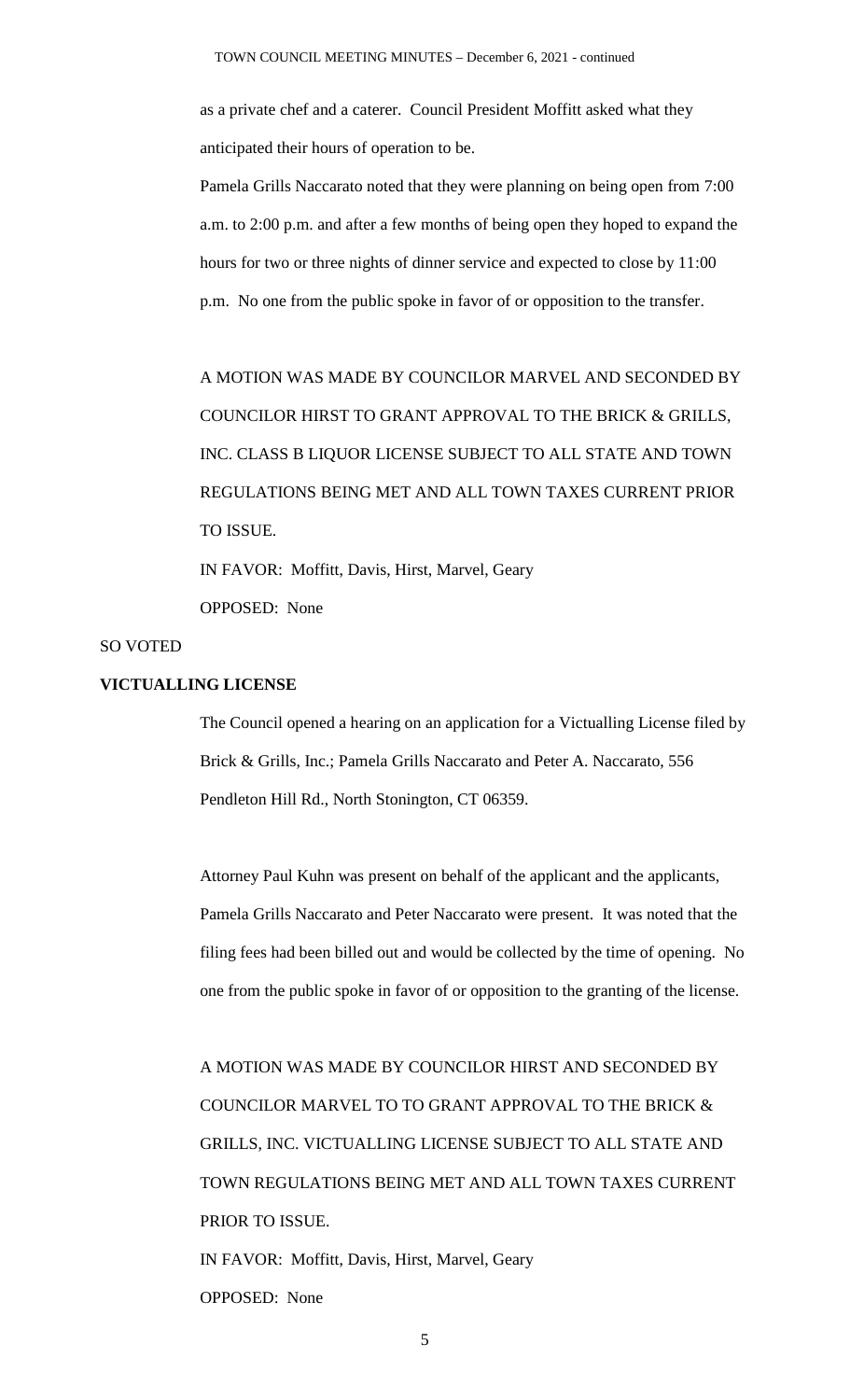#### SO VOTED

#### **HOLIDAY SALES LICENSE**

The Council opened a hearing on an application for a Holiday Sales License filed by Brick & Grills, Inc.; Pamela Grills Naccarato and Peter A. Naccarato, 556 Pendleton Hill Rd., North Stonington, CT 06359.

Attorney Paul Kuhn was present on behalf of the applicant and the applicants, Pamela Grills Naccarato and Peter Naccarato were present. It was noted that the filing fees had been billed out and would be collected by the time of opening. No one from the public spoke in favor of or opposition to the granting of the license.

A MOTION WAS MADE BY COUNCILOR HIRST AND SECONDED BY COUNCILOR DAVIS TO GRANT APPROVAL TO THE BRICK & GRILLS, INC. HOLIDAY SALES LICENSE SUBJECT TO ALL STATE AND TOWN REGULATIONS BEING MET AND ALL TOWN TAXES CURRENT PRIOR TO ISSUE.

IN FAVOR: Moffitt, Davis, Hirst, Marvel, Geary OPPOSED: None

## SO VOTED

A MOTION WAS MADE BY COUNCILOR HIRST AND SECONDED BY COUNCILOR MARVEL TO ADJOURN AS LICENSING BOARD AND RECONVENE AS COUNCIL. IN FAVOR: Moffitt, Davis, Hirst, Marvel, Geary OPPOSED: None

#### SO VOTED

#### **CONSENT AGENDA**

The Town Council Meeting Minutes of November 15, 2021 were removed from the Consent Agenda. Councilor Hirst noted on page 4 it indicated two new fuses, but it should be three new fuses.

A MOTION WAS MADE BY COUNCILOR HIRST AND SECONDED BY COUNCILOR MARVEL TO APPROVE THE CONSENT AGENDA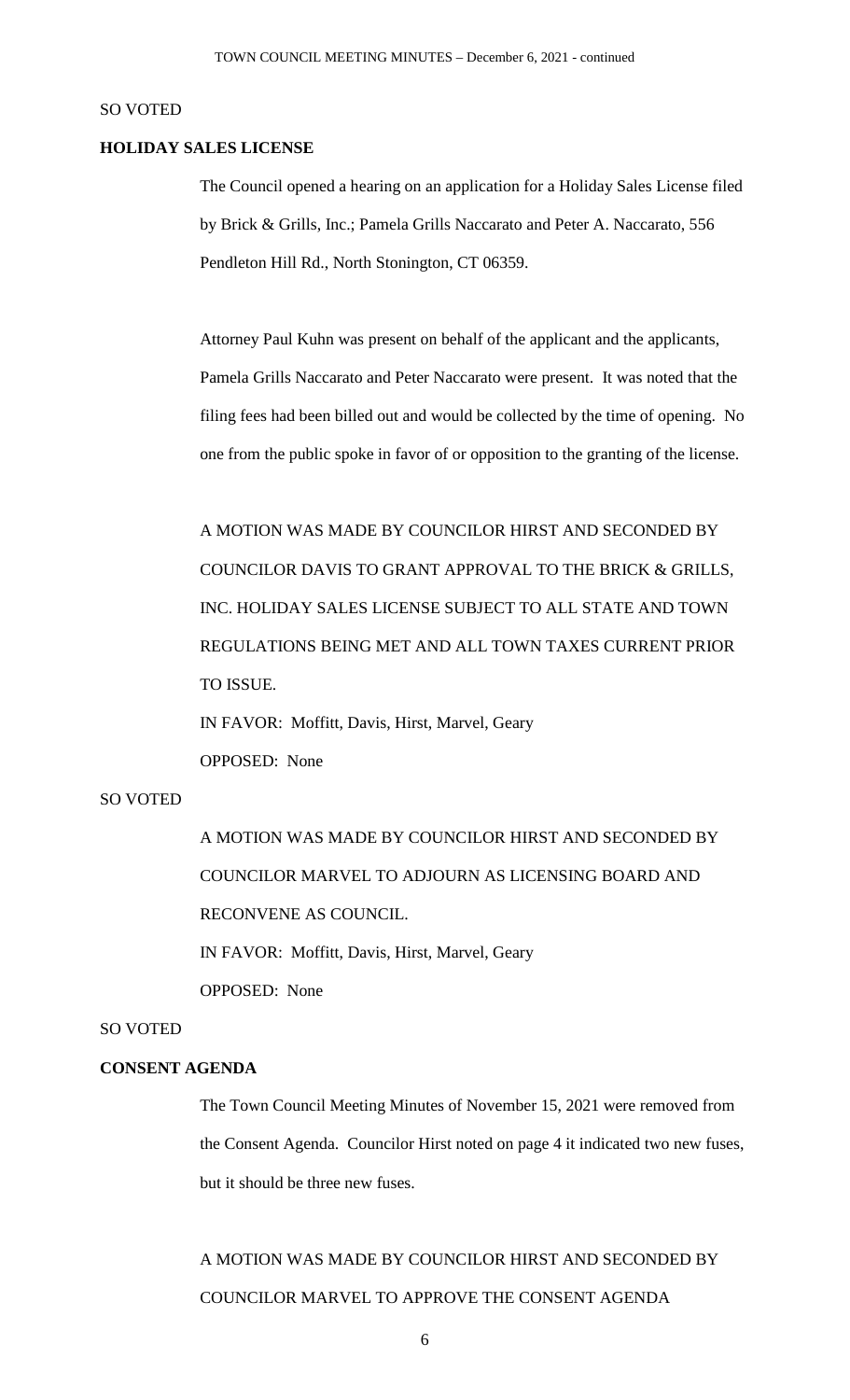TOWN COUNCIL MEETING MINUTES – December 6, 2021 - continued

#### WITHOUT THE NOVEMBER 15, 2021 TOWN COUNCIL MEETING

MINUTES AS FOLLOWS: Set January 3, 2022 January 6, 2022 as the hearing date for renewals of Campground Licenses; Set January 18, 2022 as the second Town Council Meeting in January due to Martin Luther King Jr. Holiday; Set January 18, 2022 as the hearing date for renewals of Commercial Haulers Licenses; Set February 22, 2022 as the second Town Council Meeting in February due to President's Day Holiday; Approve refund due to overpayment on 2021 real property tax submitted by the Tax Collector. IN FAVOR: Moffitt, Davis, Hirst, Marvel, Geary

OPPOSED: None

## SO VOTED

A MOTION WAS MADE BY COUNCILOR HIRST AND SECONDED BY COUNCILOR MARVEL TO APPROVE TOWN COUNCIL MEETING MINUTES OF NOVEMBER 15, 2021 AS CORRECTED. IN FAVOR: Moffitt, Davis, Hirst, Marvel, Geary OPPOSED: None

#### SO VOTED

#### **OLD BUSINESS**

## **COMMUNICATIONS COMMITTEE CHARGE**

The Town Council discussed the draft Communications Committee Charge before them for possible approval.

Councilor Marvel noted that he had modified the definition of the Communications Committee for clarification so that it would be clearly understood that the Town Council liaison would be the point of contact that this committee would use to communicate through the town departments. Councilor Marvel read the charge:

*Communications Committee: The communications committee will be a temporary committee consisting of five members appointed by the Town Council and having a Town Council member as liaison. The committee is responsible for exploring strategies and resources that will foster and promote a positive and productive dialogue with community members. Specifically, the community will explore ways in which the town can better communicate with the public through use of various vehicles such as social media and the town website; consider the establishment and management of a town newsletter and other forms of communication, including costs and personnel required; and, explore ways in which other boards and commissions can better communicate with residents as well as with each*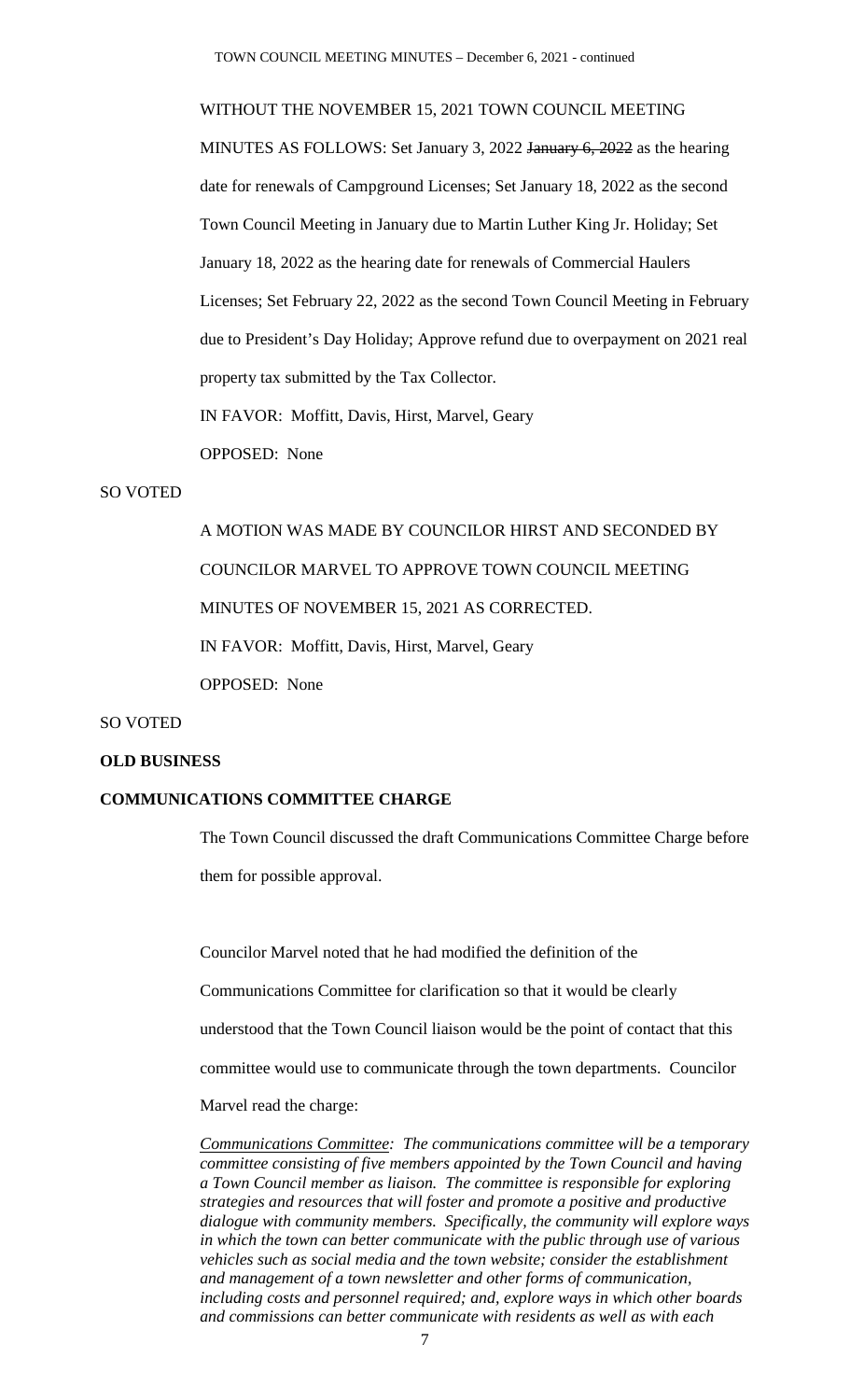*other. The Town Council liaison will be the conduit for all communications between the committee and all town entities as well as other boards and commissions. All interim suggestions, ideas, questions, etc. directed to the Town Manager, IT Director or others will be funneled through the Council liaison. The committee will meet at a regular interval to be determined by the committee members. The commission will present its findings and make final recommendations to the Town Council at the first regular Town Council meeting in February of 2022. After this presentation, the committee's work is concluded and the committee will be dissolved.*

Council President Moffitt asked Councilor Marvel why he had chosen the first meeting in February and Councilor Marvel indicated that he believed there was a reason but he could not remember what it was. Council President Moffitt felt that the committee should be given a specific time period, such as three months, to complete their charge. Councilor Marvel noted that his main goal was to have some good ideas in time to have people engage in the school and town budget process but indicated that he was not opposed to extending the time. Attorney Sypole noted that in one instance in the charge it indicated this was a

commission when it should consistently state committee throughout the charge.

A MOTION WAS MADE BY COUNCILOR HIRST AND SECONDED BY COUNCILOR GEARY TO ADOPT THE COMMUNICIATIONS COMMITTEE CHARGE WITH SUGGESTED CHANGES.

IN FAVOR: Moffitt, Davis, Hirst, Marvel, Geary OPPOSED: None

SO VOTED

#### **NEW BUSINESS**

#### **TRI COUNTY COMMUNITY ACTION ASSISTANCE PROGRAMS**

Public Welfare Director Joseph Moreau was present to make an announcement re: Tri County Community Action Agency Heating Oil Assistance and Weatherization Assistance.

Mr. Moreau explained that the Tri County Community Action Assistance Program is located on 34 Pond Street in Westerly and they are available to assist people with purchasing heating oil as well as provide other weatherization assistance. He noted there were brochures in the Town Clerk's Office, this information was available on the town's website, or anyone could contact him for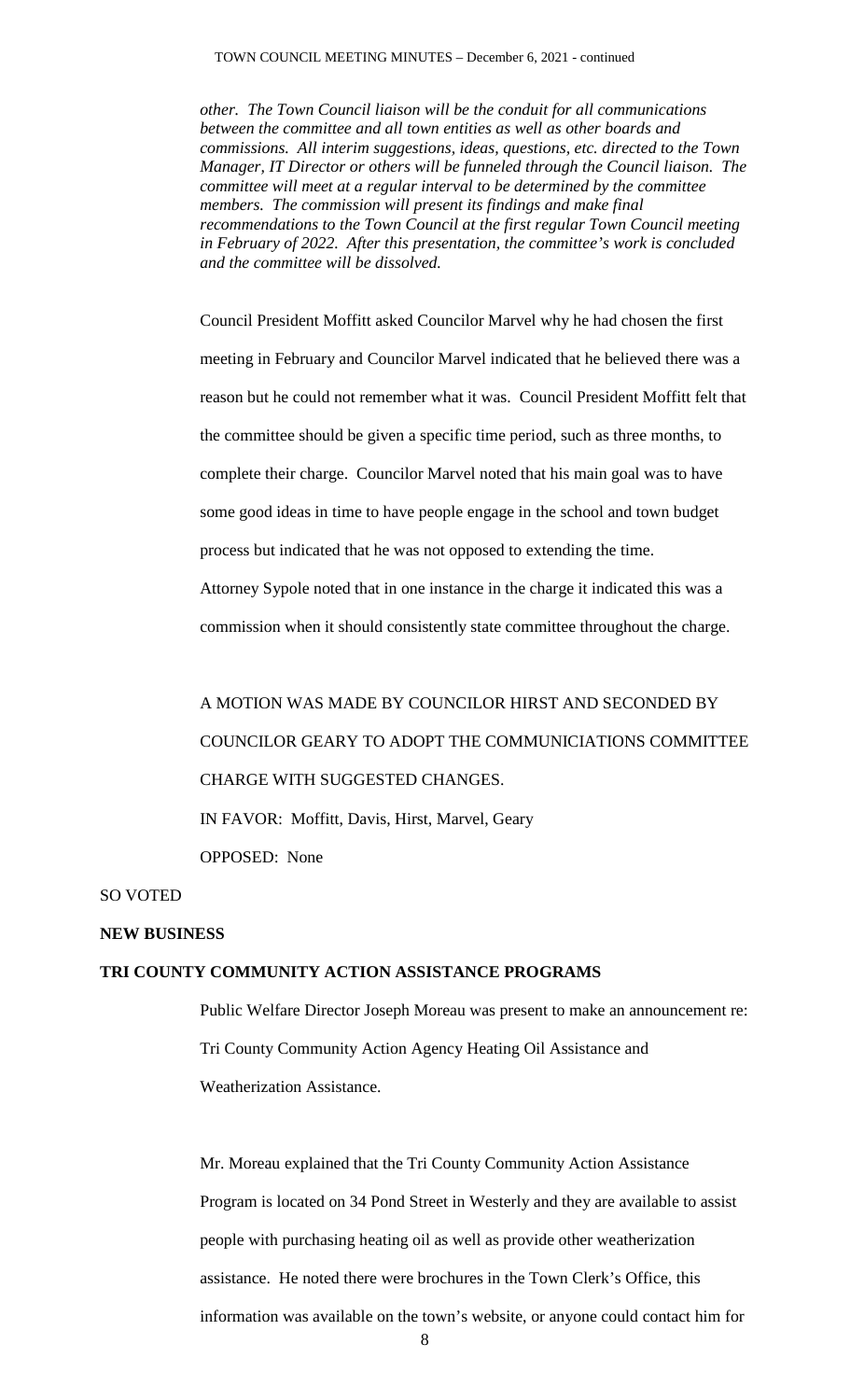more information. Mr. Moreau noted that he has helped fourteen residents and he keeps things confidential. He was concerned about residents who may not have a computer so he was meeting with Mary Sawyer, Recreation Director, after the first of the year so they can discuss how they can help the seniors that go into the Crandall House.

Councilor Hirst hoped the press would give some attention to Mr. Moreau and his great work. He also thanked Pastor Stall for his food donation and noted that there were many organizations in Rhode Island that assisted with heating bills and oil purchases. He wished to remind people that they can call United Way at 211 for assistance in finding information for whatever they may need. Also, in January residents can apply for a reduction in taxes if they are eligible.

#### **WORKSHOP TO DISCUSS TOWN COUNCIL BY-LAWS**

The Town Council scheduled January 3, 2022 at 6:00 PM as the date for a workshop to discuss the draft Town Council By-Laws.

## **BOARDS & COMMISSIONS:**

#### **POLICE COMMISSION**

This matter had been scheduled to discuss, consider and possibly vote to appoint one of three applicants to the Police Commission: Richard Longolucco, Howard Mills or Steven Weil. All three candidates had been interviewed.

A MOTION WAS MADE BY COUNCILOR HIRST AND SECONDED BY COUNCILOR GEARY TO APPOINT HOWARD MILLS TO THE POLICE COMMISSION.

IN FAVOR: Moffitt, Davis, Hirst, Marvel, Geary

OPPOSED: None

#### SO VOTED

## **CHARIHO FINANCE COMMITTEE**

This matter had been scheduled to discuss, consider and possibly vote to appoint Sylvia Thompson to the Chariho Finance Committee. Mrs. Thompson had been interviewed.

9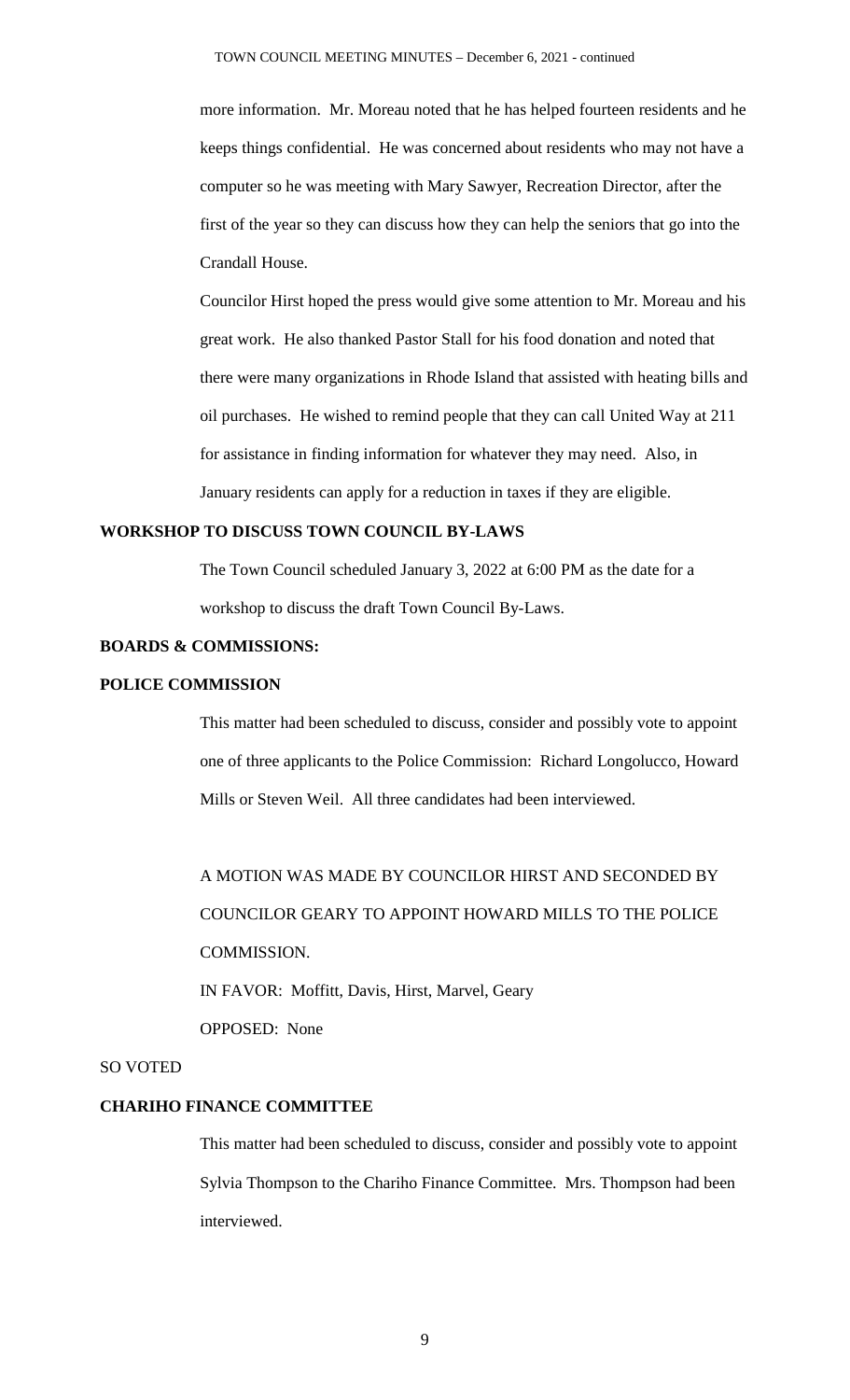# A MOTION WAS MADE BY COUNCILOR HIRST AND SECONDED BY COUNCILOR DAVIS TO APPOINT SYLVIA THOMPSON TO THE CHARIHO FINANCE COMMITTEE. IN FAVOR: Moffitt, Davis, Hirst, Marvel, Geary

OPPOSED: None

#### SO VOTED

### **CHARIHO AUDIT SUBCOMMITTEE**

This matter had been scheduled to discuss, consider and possibly vote to appoint Sylvia Thompson to the Chariho Audit Subcommittee. Mrs. Thompson had been interviewed.

A MOTION WAS MADE BY COUNCILOR HIRST AND SECONDED BY COUNCILOR GEARY TO APPOINT SYLVIA THOMPSON TO THE CHARIHO AUDIT SUBCOMMITTEE. IN FAVOR: Moffitt, Davis, Hirst, Marvel, Geary OPPOSED: None

### SO VOTED

## **ANIMAL CONTROL COMMISSION**

This matter had been scheduled to discuss, consider and possibly vote to reappoint Holly Greene to the Animal Control Commission.

A MOTION WAS MADE BY COUNCILOR HIRST AND SECONDED BY COUNCILOR DAVIS TO REAPPOINT HOLLY GREENE TO THE ANIMAL CONTROL COMMISSION. IN FAVOR: Moffitt, Davis, Hirst, Marvel, Geary

OPPOSED: None

#### SO VOTED

## **PUBLIC FORUM**

No one spoke during public forum.

#### **ADJOURNMENT**